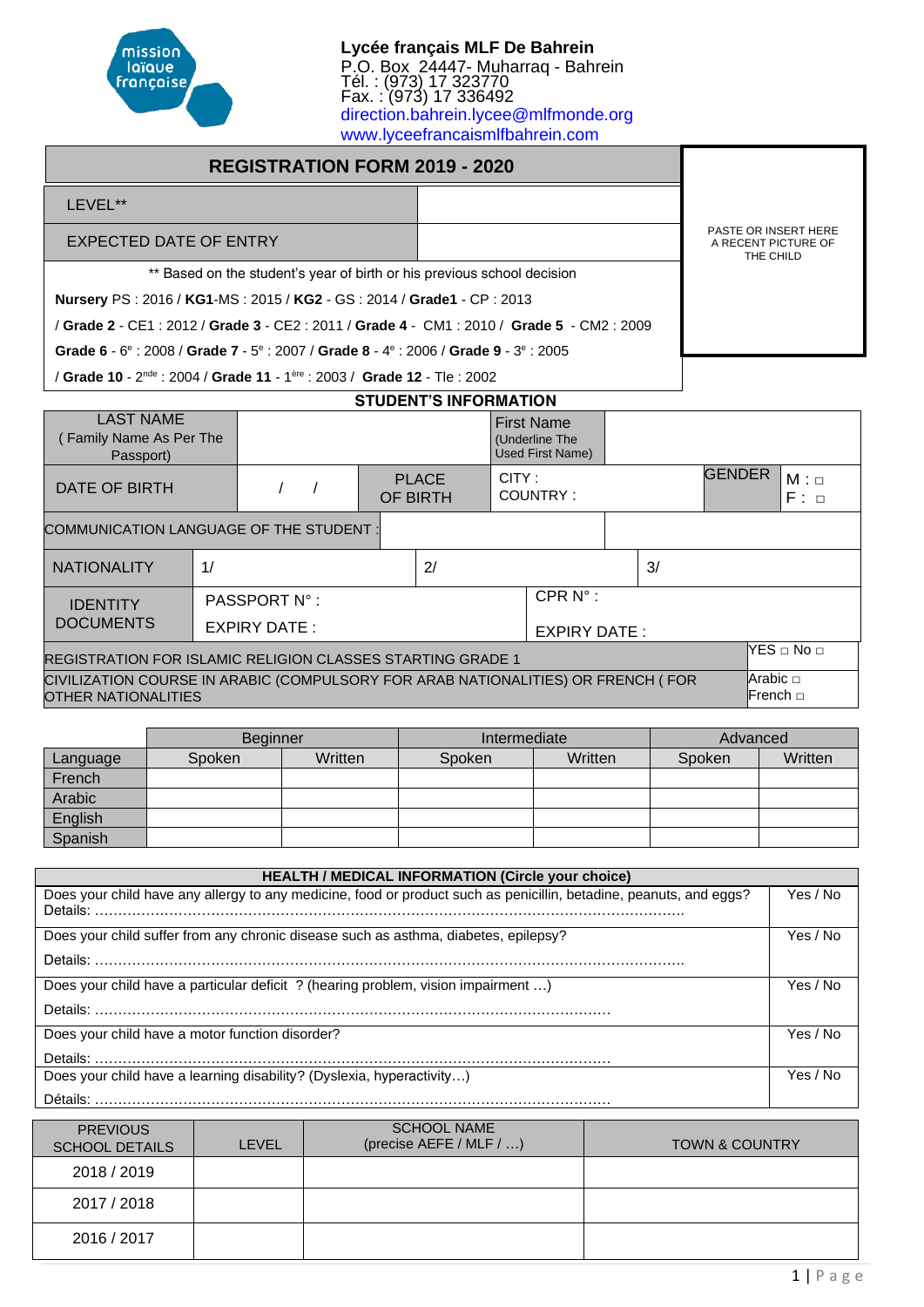## **FAMILY INFORMATION**

|                                         | <b>FATHER</b> |    | <b>MOTHER</b> |    |
|-----------------------------------------|---------------|----|---------------|----|
| LAST NAME (Family Name)                 |               |    |               |    |
| <b>FIRST NAME</b>                       |               |    |               |    |
| <b>CPR</b>                              |               |    |               |    |
| <b>FAMILY STATUS</b>                    |               |    |               |    |
| <b>NATIONALITY</b>                      | 1)            | 2) | $\vert 1)$    | 2) |
| <b>OCCUPATION</b>                       |               |    |               |    |
| <b>EMPLOYER NAME</b>                    |               |    |               |    |
| <b>WORK PHONE NUMBER</b>                |               |    |               |    |
| <b>MOBILE</b>                           |               |    |               |    |
| E-MAIL                                  |               |    |               |    |
| <b>COMMUNICATION</b><br><b>LANGUAGE</b> | <b>FATHER</b> |    | <b>MOTHER</b> |    |

| <b>ADDRESS</b>            | APP / VILLA/BLDG / COMPOUND:<br>ROAD<br><b>BLOCK</b><br><b>TOWN</b> |
|---------------------------|---------------------------------------------------------------------|
| <b>HOUSE PHONE NUMBER</b> |                                                                     |

| SITERS / BROTHERS<br><b>FIRST NAME</b> | DATE OF BIRTH | <b>EDUCATION</b><br>(SCHOOL / LEVEL) |
|----------------------------------------|---------------|--------------------------------------|
|                                        |               |                                      |
|                                        |               |                                      |
|                                        |               |                                      |
|                                        |               |                                      |
|                                        |               |                                      |

# **CONSENT FOR AUDIO OR VISUAL RECORDINGS AND PHOTOGRAPHS**

In accordance with Data Protection legislation, *Lycée Français MLF of Bahrain* requires your consent to take and use audio or visual recordings and photographs of your child. *Use of photographs and recordings is a key part of celebrating life at the Lycée such as achievements in various fields (academic, sport, music, etc.), participation in outings, school trips and conferences or any educational purposes. We may use these photographs and recordings for: events, wall displays, class photographs and year books, school newsletter, school and MLF websites and school social media.*

*The Lycée will ensure that appropriate security measures are taken against unlawful or unauthorized processing of personal data likely to undermine the student's dignity, their private life or reputation, consistent with relevant laws and regulations.*

I, We, the undersigned…………………………………………………………………………………… □ Father, □ Mother, □ Legal guardian

of the student …………………………………………….…………**acknowledge that I/we have read the above information and**

□ **consent** to the *Lyce<sup>
i</sup>* enrigion *MLF* of Bahrain, using for the purposes set out above, any of my / our child's photographs, audio or visual recordings for the school year 2018-2019.

**□ do not consent** to the *Lycée français MLF of Bahrain,* using for the purposes set out above, any of my / our child's photographs, audio or visual recordings for the school year 2018-2019.

Signature(s) : Date : Date : Date : Date : Date : Date : Date : Date : Date : Date : Date : Date : Date : Date : Date : Date : Date : Date : Date : Date : Date : Date : Date : Date : Date : Date : Date : Date : Date : Date